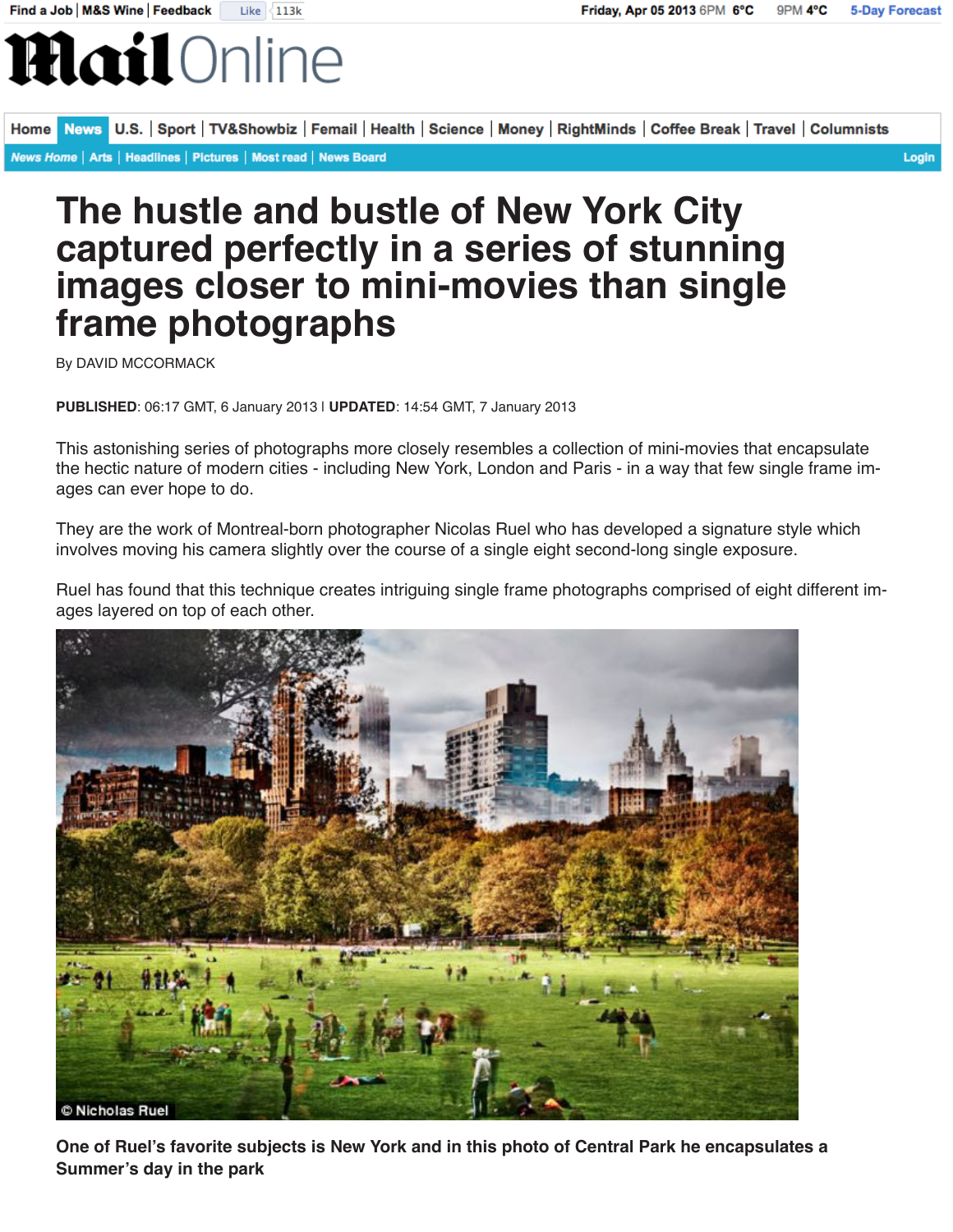

**Time Square, New York: Montreal-born Nicolas Ruel achieves his layered chaotic effect by crunching his camera's aperture down to a miniscule F-512**



**Meatpacking District, New York: Ruel moves his camera slightly over the course of a single eight second long exposure to create a visually dense one frame story**